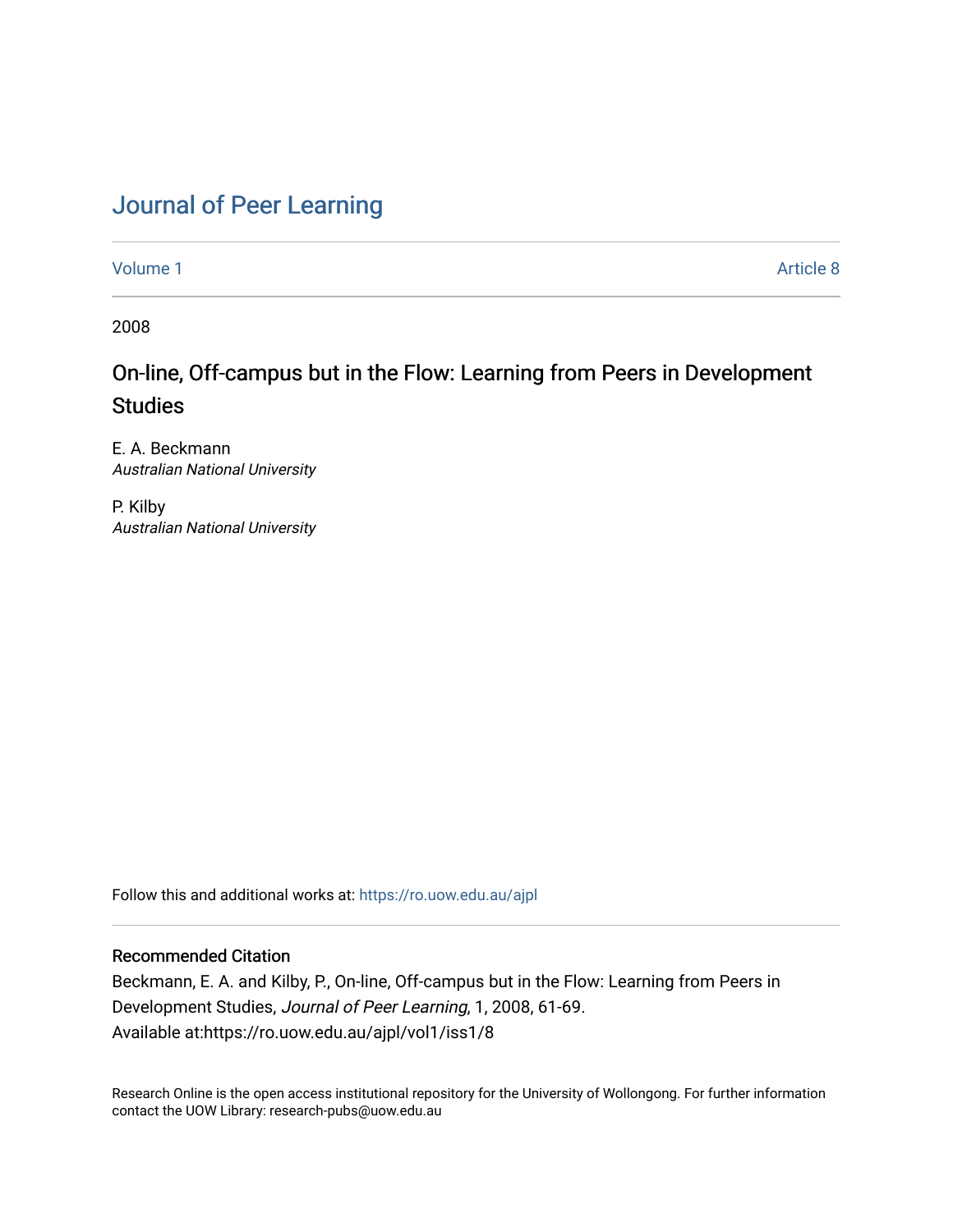# On-line, Off-campus but in the Flow: Learning from Peers in Development Studies

## Elizabeth A. Beckmann and Patrick Kilby

*Australian National University* 

## ABSTRACT

Development workers studying at the graduate level benefit from exposure to the great variety of cultures and worldviews. In the Australian National University's Master of Applied Anthropology and Participatory Development (MAAPD) program, peer learning is giving current and future development workers in the field and in the classroom the chance to exchange knowledge, experiences and ideas that bring theory into sharp relief.

The program offers flexible and blended delivery options, and has recently focused on using online discussions to nurture the exchanges among on- and offcampus students. Students working alone in development settings as diverse as remote Australia, East Timor, Egypt or Afghanistan can thus interact with their peers in the program to compare their day-to-day experiences of social development, conflict, justice, exploitation, gender or environmental issues, as they attempt to apply theory to practice.

Using survey feedback from MAAPD students, this paper examines how the online discussions supported peer learning and provided opportunities for more shared engagement in critical thinking about issues of concern.

## **INTRODUCTION**

Since 2002, the Master of Applied Anthropology and Participatory Development (MAAPD) program at the Australian National University (ANU) has provided current and would-be development workers with the opportunity for advanced study of relevant topics. The program—which overall includes more than fifteen separate courses focusing on community development—offers a general program or specialisations in 'gender and development', 'conflict and development', 'society and environment', or 'indigenous policy'. All students undertake core courses in social mapping and social impact, at least one advanced course in their specialisation, and several electives.

In educational terms, the program takes a strongly constructivist approach, with students encouraged and enabled to negotiate meaning about current development issues in the context of their own experiences, and assessment focussed on reallife development problems (Mishra, 2002; Sumner and Tribe, 2004), with a strong emphasis on academic rigour (Sumner and Tribe, 2004). In particular, there is emphasis on students engaging with the diversity of cultures and worldviews they may encounter.

<sup>©</sup> Australasian Journal of Peer Learning Published by the University of Wollongong ISSN 1835-856X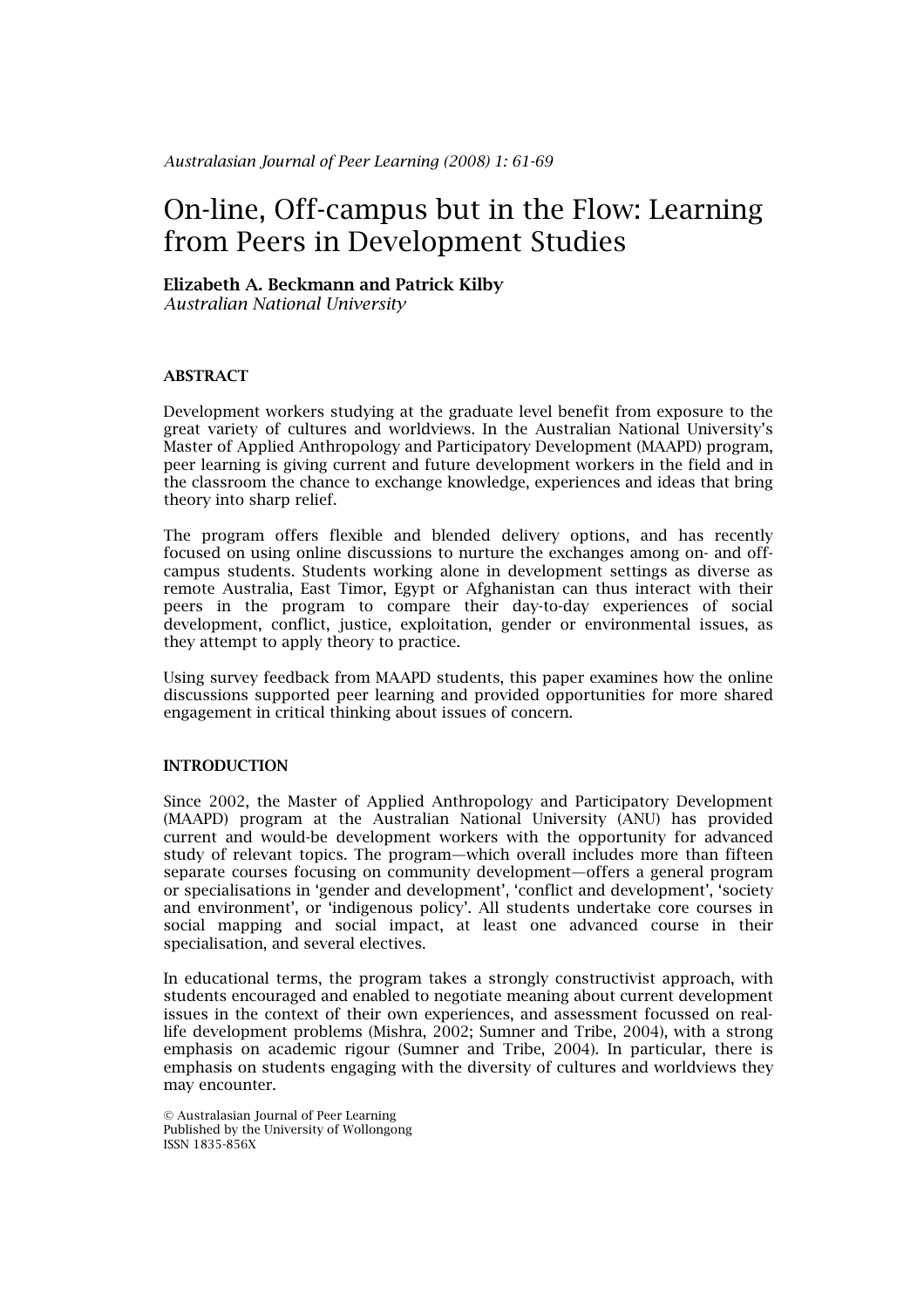The lecturers in the MAAPD—all of whom are practising development practitioners with experience across the Asia-Pacific region—encourage student-led learning activities focused on comparing practice with theory, contrasting cultural contexts with theoretical paradigms, and facilitating information exchange. Students are provided with extensive opportunities to engage in structured, critical reflection on their learning, and to share this reflection with one another, with an expectation of significant peer learning, defined in this context as 'the use of teaching and learning strategies in which students learn with and from each other without the immediate intervention of a teacher' and with little focus on the acquisition of particular facts and information (Boud, Cohen and Sampson, 1999, p. 413).

The nature of the MAAPD student cohort naturally supports such peer learning: most students are Australian or international mature-age professionals either already working in the development field or keen to increase their range of skills pertinent to such work. Many of the students have first-hand experience of a wide range of development contexts, which enables them to contribute to discussions in a highly critically-informed way. Different teaching moments may thus see very different people taking centre stage on the basis of their knowledge or experience: a female Indonesian student may be well qualified to lead a discussion on gender issues relevant to development, while a Pacific Islander may take the lead in explaining concerns about the impacts of global warming on indigenous traditions. This diversity in who constitutes an 'expert' from topic to topic facilitates 'reciprocal peer learning', where 'students within a given cohort act as both teachers and learners' (Boud et al. 1999, p. 414).

Cookson (2002) identified the fastest-growing education sector as postgraduate education delivered via the Internet to working men and women, and this is certainly true for the MAAPD. Already half the enrolled students are off-campus development workers, in countries as diverse as Uganda, Afghanistan, Bangladesh, East Timor, Indonesia, Thailand, Nepal, Colombia and Panama, as well as in remote Australian indigenous communities. The program offers flexible and blended delivery options, so that it is available in fully on- and off-campus modes. The students see clear benefits (Kilby and Beckmann, 2008):

[After] 18 years of professional and volunteer work in the field of development, it was a dream come true to have such an opportunity [to study] amid the very busy schedule of fulltime work and the absence of similar options in Egypt. (Off-campus student)

… flexible delivery of the MAAPD enabled me to apply the learning directly to my work [in Papua New Guinea]. Had I taken time off to attend full-time study in Canberra, I would not have had this opportunity to apply principles and practices from the coursework. (Offcampus student)

The MAAPD courses aim to provide learning outcomes as attainable by students off-campus as by those on-campus, and to provide rich learning experiences for both groups. Elsewhere we have described how the program's flexible delivery is allowing off-campus students to benefit in a way that not only enriches their career functionality and long-term prospects, but also enhances their day-to-day activities as development workers in the field (Kilby and Beckmann, 2008). This paper more specifically explores how the program's flexible delivery and assessment is ensuring that the peer learning opportunities so carefully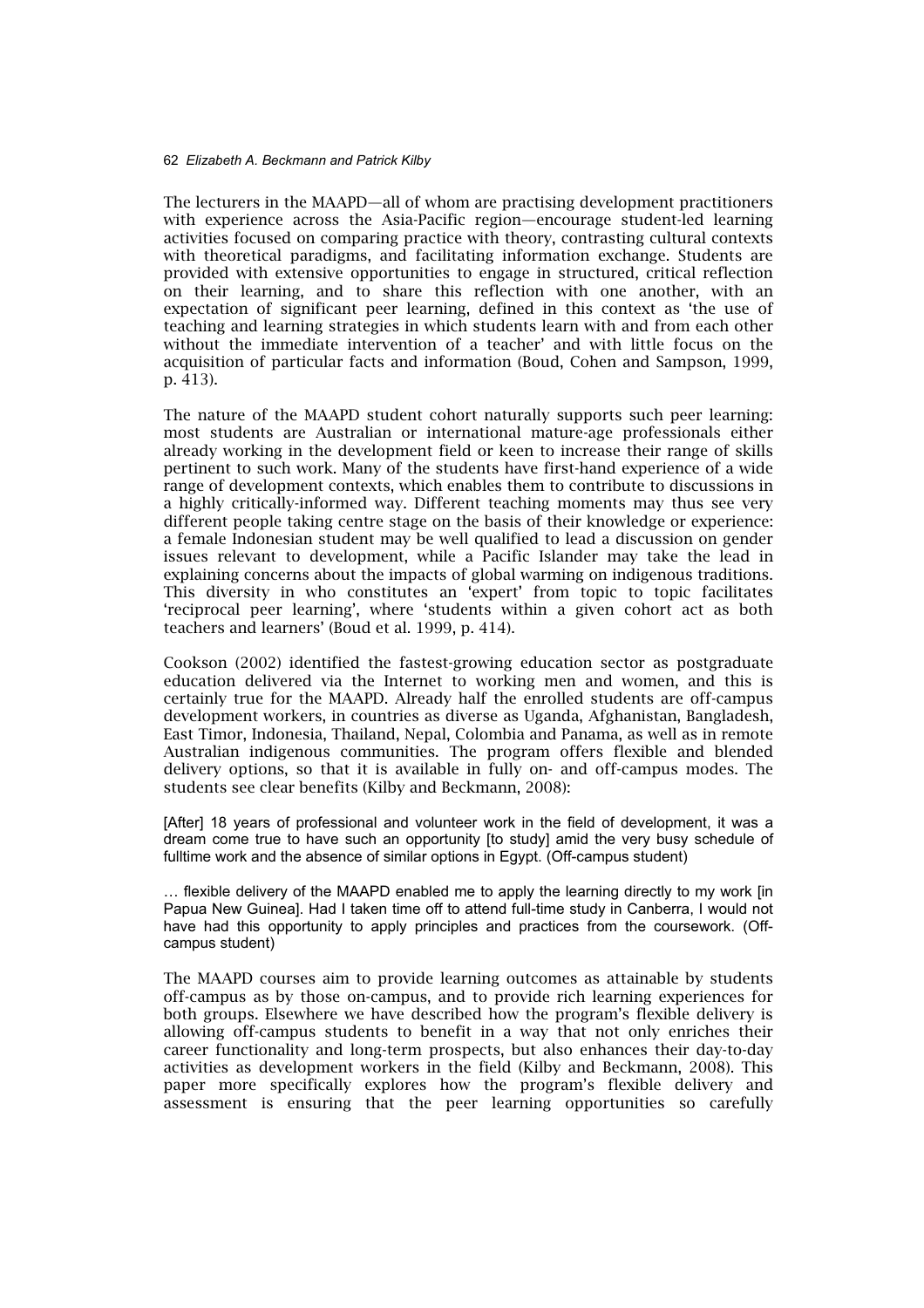constructed in on-campus teaching are now being fully extended to off-campus students.

## ONLINE DISCUSSIONS AS A TOOL FOR PEER LEARNING IN THE MAPPD

Obviously, central to the full integration of off-campus students is the use of accessible technology that allows for effective study online (Volery and Lord, 2000). However, Kimball (2001) explains why, contrary to the emphasis often suggested by funding, teaching strategies are actually far more important than technology in terms of the quality of learning in distance education. To support off-campus learning communities effectively thus requires lecturers to adopt new approaches to managing the teaching and learning process, and, in particular, to seek out the qualitative advantages of distance technologies. Kimball (2001) thus rephrases the question 'How can we engage learners via distance learning technology?' as 'How do we engage learners in more meaningful learning activities?' (p. 28).

This was the guiding principle behind a recent redesign of MAAPD courses carried out with the support of ANU's Flexible Learning Project (FLP). For on-campus students, a focus of the MAAPD teaching sessions are discussions, group work, simulations and role-plays, all designed to facilitate reciprocal peer learning. The FLP review sought to ensure authentic and equivalent peer learning experiences for both on- and off-campus students through a more flexible and student-focused use of educational technologies, acknowledging the constraints and realities for off-campus students working in developing countries where online options may vary greatly in availability or quality (Marginson, 2004).

Online forums were identified as one way of replicating these in a more flexible mode, to try to recreate the immediacy and energy of face-to-face engagement (Meyer, 2003). Although most MAAPD courses had previously used email and online discussion tools for this purpose, there was evidence that the online dialogue that arose subsequent to classroom discussions sometimes served merely to reinforce the isolation of off-campus students. The design review therefore recommended formalising the classroom discussion formats into more focused online forums for all students, and integrating the opportunities for peer leaning more securely within the online learning/assessment process. In doing this, we were aware that creating effective opportunities for peer learning in online environments requires care in creating groups, structuring learning activities, and facilitating group interactions (Graham, 2002).

Rather than using the relevant tools in ANU's current learning management system, WebCT 4, these new forums were hosted on individual password-protected websites on ANU's online collaboration environment Alliance (based on opensource Sakai software). By using Alliance, we were hoping to differentiate clearly for the students a learning environment that was equally relevant to both on- and off-campus students, where the emphasis was on an exchange of ideas among students rather than a flow of information from the lecturers. (Alliance was also more attractive and user-friendly than WebCT.)

Funaro and Montell (1999) reported that the most influential variable affecting learning with asynchronous online communication tools is careful planning to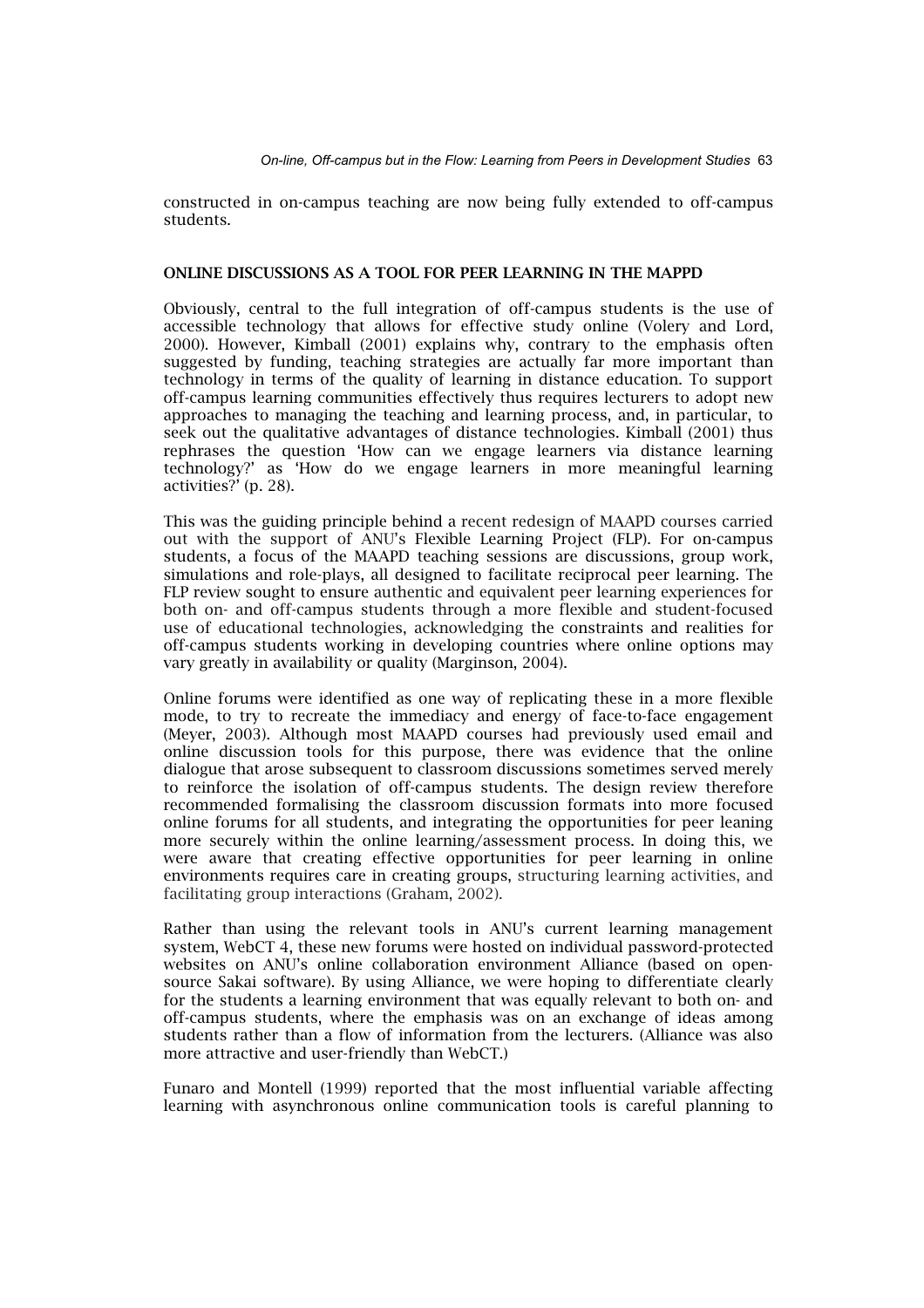ensure effective integration of such tools into the teaching/learning process. Empirical research also suggests that the use of 'threaded' discussions increases the amount of time students spend on course objectives and on reflection (Meyer, 2003), and that meaningful discourse is improved by facilitator guidelines, evaluation rubrics and posting protocols (Gilbert and Dabbagh, 2005).

Our redesign therefore included all these features, with an educational designer working one-on-one with individual MAAPD lecturers to develop online discussion formats, assessment tasks and marking criteria/rubrics appropriate to each course. Notably, the formats were quite different, based on individual course and lecturer needs: some were highly structured with groups of four to six students and specific assessment-focused objectives, while others were guided conversation opportunities open to all 60 or so enrolled students. The focus in all cases, however, was to facilitate peer learning, that is, to limit lecturer input and to emphasise the role of students as knowledgeable and influential in starting and steering discussion processes.

## COLLECTING FEEDBACK

The redesigned courses were first taught in Semester 1 (February to June) 2008. An action research model was adopted in the design and implementation of the online discussions in all courses, the key research question being 'Are the online discussions providing meaningful peer learning experiences to both on- and offcampus students?'

Both lecturer and student feedback was sought informally throughout the semester. More formally, in May 2008 (i.e., near the end of semester, when most online discussion tasks were complete) an anonymous online survey (comprising mostly open-ended questions) was conducted of all enrolled MAAPD students (n=120). Some 38 students responded (32%), across all MAAPD courses, of whom 16 (42%) were full-time and 22 (58%) part-time, and 26 (68%) were on-campus, 11 (29%) off-campus, and 1 (2.6%) both (i.e., enrolled in different courses using different modes).

## RESULTS AND DISCUSSION

#### Engaging and Integrating

Most students were satisfied with the way the online discussions had been incorporated into the teaching and the impact on learning, although there was an interesting diversity of views (especially depending on the course, and hence the structure of the online discussion). Off-campus students were generally very positive:

Unequivocally FANTASTIC! I am doing three courses (and working as well) so I can really testify how great it is to be able to do some self-paced online work.

As an external student, I find this system really great as I feel more a part of the course and enjoy the opportunity to hear from people from such a broad range of backgrounds and those posted all around the world. I think this system allows greater flexibility in learning, and is inclusive of all types of students in different environments.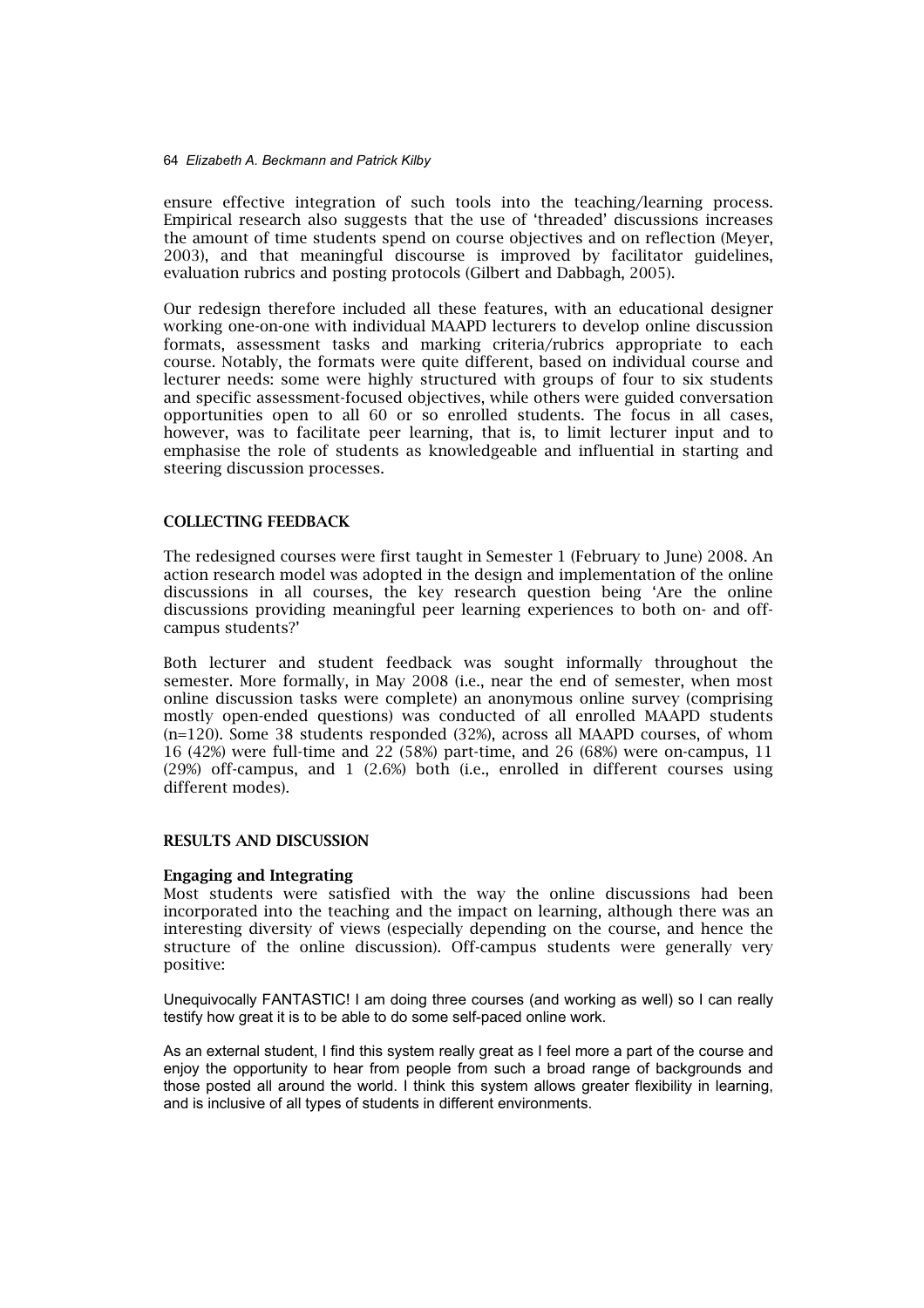The online discussion is a really good place for topic discussion, especially for off-campus students. It also provides a space for both on- and off-campus student to exchange ideas, case studies, extra reading materials, news and personal experiences, which I consider as essential for our learning. The online forum created a virtual community for students to extend their participation and take their knowledge beyond general classroom activities and I think it is fantastic.

Like Maor and Hendriks (2001), we found students' communicative styles ranged from the formal to the more informal fairly consistently. Given the range of language backgrounds among the students, it was important that conceptually difficult ideas were communicated clearly. A few students presented an excessively formal and 'academic' voice which alienated—at times even intimidated—students from a more practical or applied background. This emphasised the lecturer's important facilitative role in modelling the appropriate level of formality and language while keeping the discussion focused, informative and academically rigorous.

## Grouping and Facilitating

Maor (2007) has noted that the cognitive conflict encountered by individuals coming together in online learning environments means they are continually 'reconstructing' their learning experience, which itself requires continued interaction and negotiation within the group (Pallof and Pratt, 2005). Just as in the classroom, one variable that had an impact on the quality of the online discussions was the structure of groups in terms of the relative responsiveness of individuals. As Kimball (2001, p. 37) explained, "in face-to-face situations, people can quickly form small groups by making eye contact and moving physically near each other [whereas] it can be very difficult and time-consuming to self-organise into teams or small groups in an asynchronous environment."

In the courses with online discussions based on small groups (four to six individuals) working together for the semester, lecturers had assigned students at random. Notably, students who failed to contribute tended to have a negative impact on the whole group, whereas in the larger groups, as in the large classroom, the presence of 'free-riders' was not so noticeable. As an on-campus student taking several courses noted, "There are people who post and there are people who don't post. Full stop."

Kimball (2001) suggested two relevant strategies: self-selection by "letting groups define their mission or letting people switch groups" (p. 37); and good facilitation i.e. "paying attention to what is happening in your group as distinct from what you wanted or expected would happen … you must detect where members are now and work with that energy to move in the direction you need to go" (p. 36). This parallels the relative importance students placed on the influence of lecturer facilitation on their learning. MAAPD lecturers are reconsidering their facilitation approaches, and using intervention strategies to re-assign active students in dormant groups to more active groups, to maximise individual peer learning experiences.

## Widening and broadening

Unequivocally, the online discussions gave off-campus students unique access to the knowledge and experiences of peers working in a range of international contexts on the development issues being studied: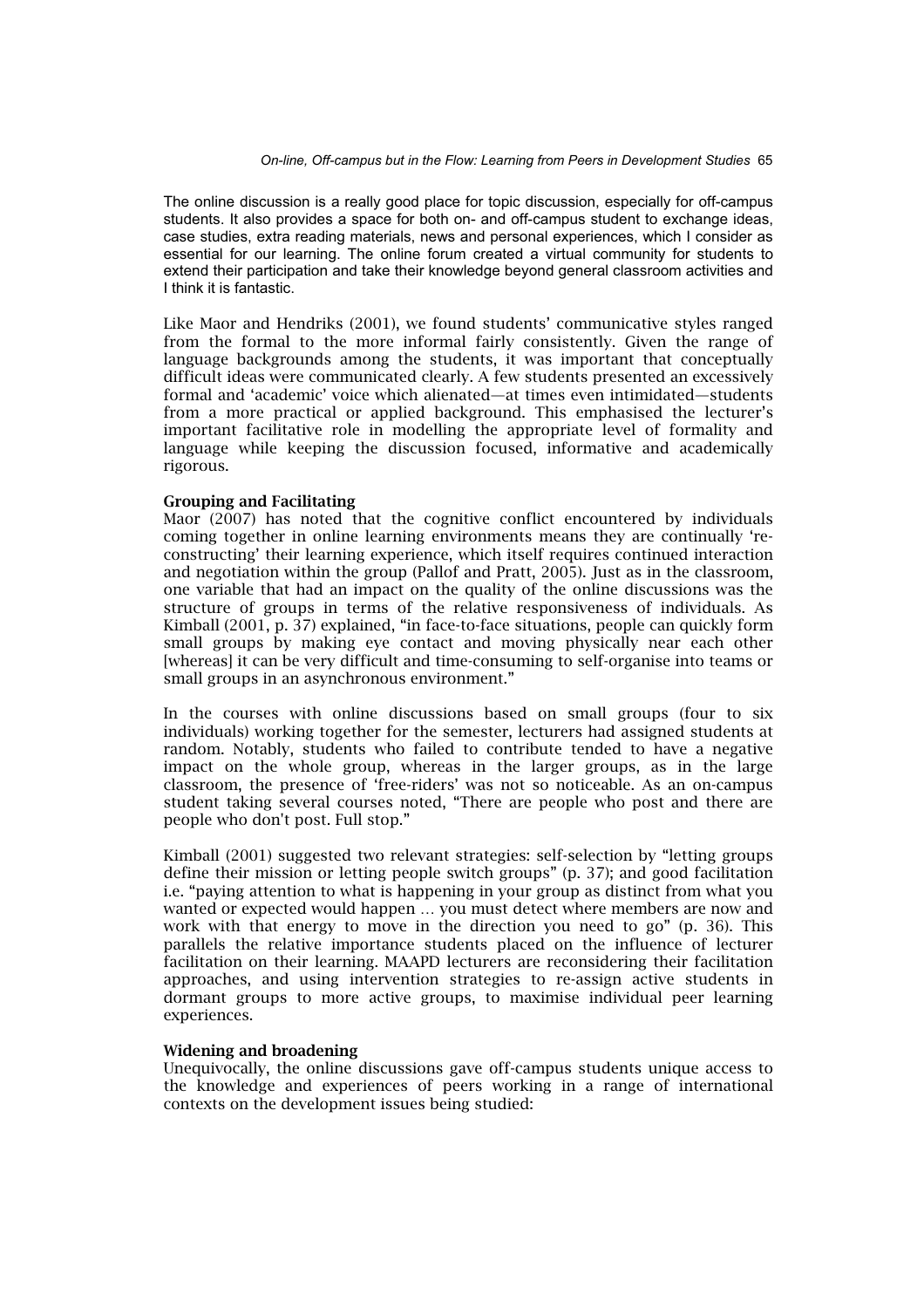I was able to learn about experiences from all over the world, especially those from Australia and the Asia Pacific region on which I had very limited knowledge. (Student working in Egypt)

A typical example was the student working with indigenous Australian communities, who reported being very reassured when the online forum demonstrated that students in community contexts in other countries were also struggling with the same kinds of issues. Similarly typical was a student in Nepal who described the 'precious opportunity' of being able to discuss daily work issues relevant to the course with student peers online. Moreover, issues contentious in some cultures—for example the veiling of Muslim women—could be addressed in more depth when students from different cultures had opportunities to explain the cultural and rationale.

On-campus students also benefitted from the breadth of perspective:

I loved it. I loved hearing from people on assignment overseas/regional Australia. It was a great system.

I enjoyed most from those off-campus students who live all over the world. They bring in field experiences which we do not have. Learning what people do in another culture is always fascinating.

Interestingly, several on-campus students found that the online discussions actually enhanced their interactions with on-campus peers: the forums not only enabled the sharing of experiences and information from different contexts but also enabled a human connection to be made. For on-campus peers, therefore, the discussion online often spilled over into face-to-face engagement in class teabreaks or 'down at the pub':

In class [after online contact] I hear comments like 'Hey, I enjoyed reading your posting last week', 'Thanks for your comments on the discussions'. I would say the same thing to others.

As a counterpoint, however, some less confident on-campus students found the online discussions provided a more sheltered entry-point into the world of debate:

[With] English as second language, I'm shy to speak up in tutorials or lectures. But with online discussions, it's more comfortable for me to express my point of view.

#### Structuring and enhancing

Nevertheless, the outcomes were not universally positive. A few on-campus students were markedly less enthusiastic, as they found the online engagement an unnecessary burden given they were coming to class:

I can see absolutely no connection between my learning and the online discussions. I appreciate online discussion may be useful to external students, as it presents perhaps the only opportunity to interact with other students and the lecturer. However, the situation for on-campus students is very different: we attend lectures, have active discussions in class and can talk to the lecturer. … To me, online discussions feel very forced (i.e.: undertaken because they are assessable) and time-consuming (much more so … than to ask a question in class) for little educational value. (On-campus student in course C)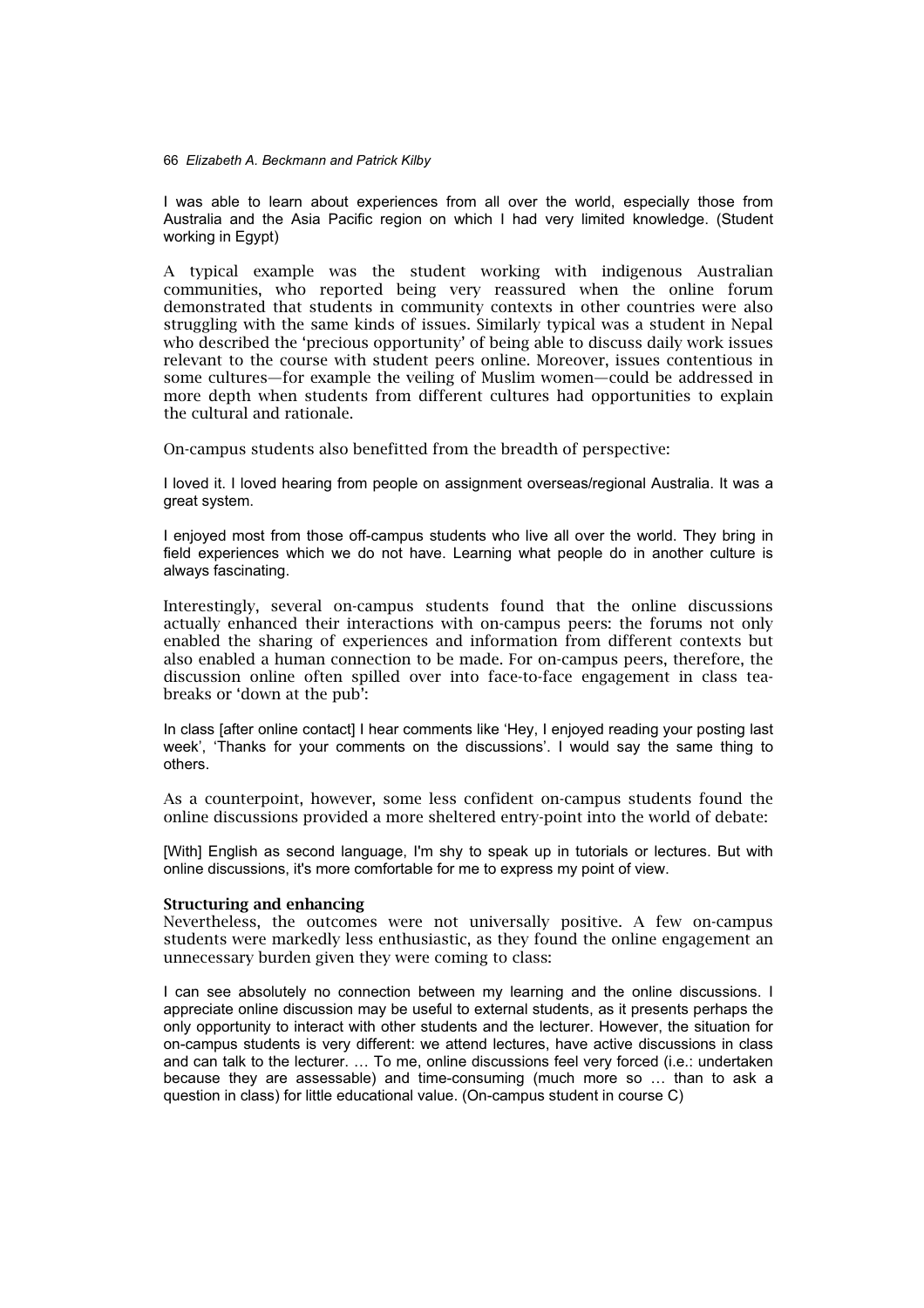#### *On-line, Off-campus but in the Flow: Learning from Peers in Development Studies* 67

Although this kind of response was few and far between, it was a useful reminder of some students' tendency to "structure their learning activities, as far as they are able, to optimise their assessment performance" (Houghton, 2004), although this disadvantaged those looking more for the peer learning opportunities:

… some people didn't participate—or once they had, didn't follow up their arguments because they felt they had already posted enough to get their marks.

It also confirmed, as we had anticipated, that the structure, level of facilitation and assessment of the online discussions—which differed across courses based on lecturer's chosen approaches—strongly influenced students' feelings of success in being able to learn from their peers:

I definitely preferred the more structured discussions … the weekly [Course A] and fortnightly postings [course B]. I was less fussed about [course C where] it was … unclear exactly how much was enough … it was harder to get interesting dialogue going because there were simply too many opportunities to post. (On-campus student)

.... Online discussions … assist my learning … we can post considered responses. I feel I learn more from students than I did at in-person tutorials, as written posts are more thought-out. (Off-campus student, previously enrolled for some MAAPD courses oncampus)

Overall, the feedback emphasised the better outcomes when the online discussions involved significant structure rather than *ad hoc* commentary, when there were incentives for follow-up discussion by students, and when facilitation was positive and responsive. The best outcomes—high-quality sharing and vigorous and informed debate—were more common when individual discussion groups were relatively small (6-8 people) but had access to 'view' other groups. Conversely, larger groups were more likely to lead to student frustration and a feeling of discussion 'overload' (Kimball, 2001, p.35).

Many students, like the lecturers, found the quality of online discussion, with its more reflective and equitable opportunities, can easily surpass the expected standards of in-class discussions. Not least, the greater possibilities for all students to have their say and respond to others made it easier for peers to engage one another in different viewpoints:

The liveliness and openness of the discussions were great. Had me re-reading and rethinking lots of my positions. (Off-campus student based overseas)

## Sharing and learning

Like Maor and Hendriks (2001), MAAPD lecturers have found that informal and friendly exchanges among on- and off-campus students gave rise to 'a feeling of collegiality … helping to ease the anxiety of geographical and psychological distance, and leading them to a sense of a community'. When isolated development workers are able to share their field experiences in a virtual classroom with their peers, the practical benefits of sharing and learning are clear:

I presented [my] field work, such as reforestation alongside women's empowerment, in online conversations. (Student in Panama)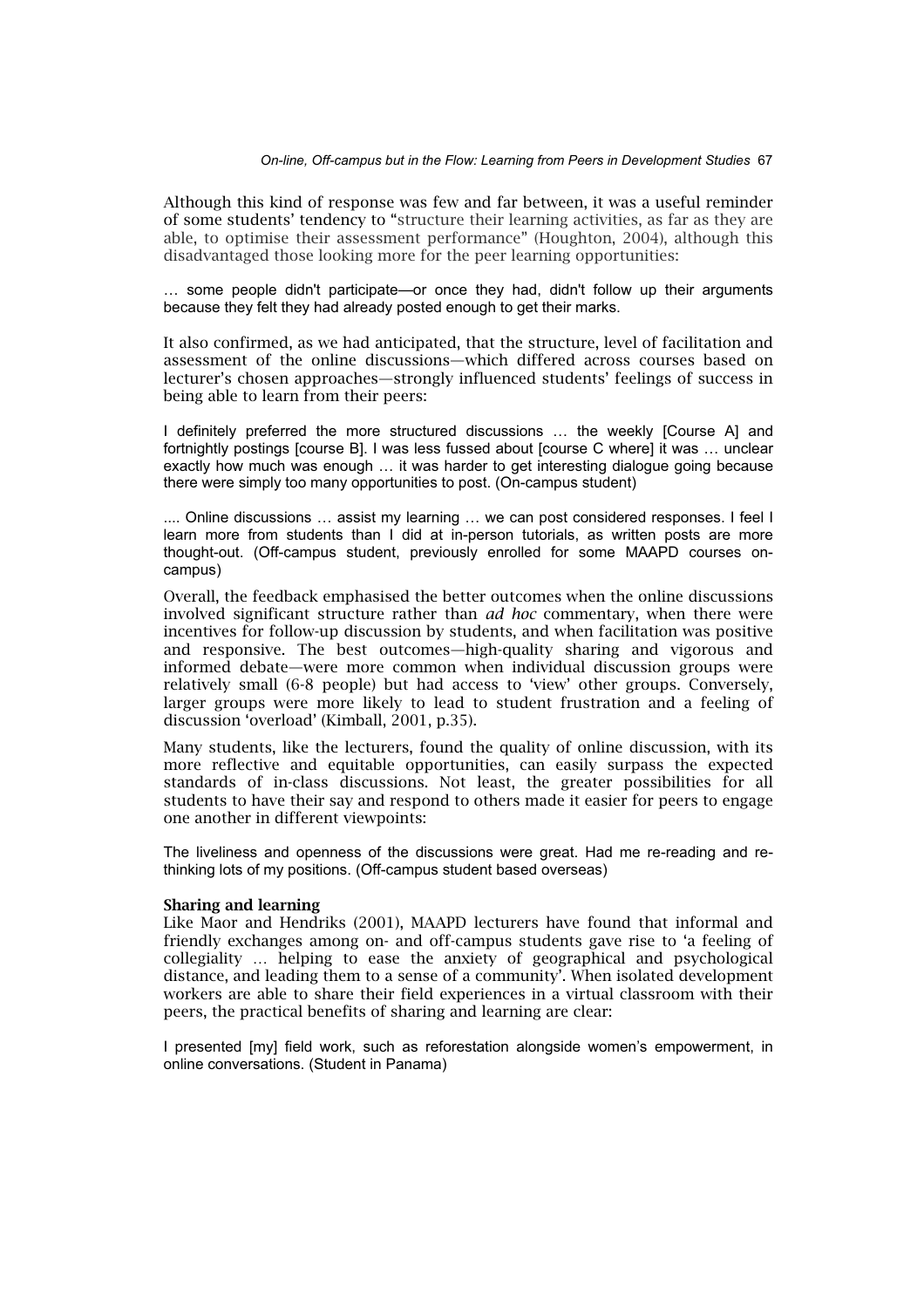It is often the little issues that arise from discussions and general chat that fill in gaps in what we are doing, and make a difference to the overall work that we as practitioners are able to provide. (Student in Papua New Guinea)

## **CONCLUSION**

With its focus on flexible and blended delivery, the MAAPD's recent emphasis on online discussions is clearly supporting the peer learning opportunities among both on- and off-campus students. Students working alone in development settings as diverse as outback Australia, East Timor, Egypt or Afghanistan can thus interact with their peers to compare their experiences of conflict, social justice, exploitation or gender issues, as they attempt to apply the theory they are learning to their day-to-day practice.

Current debates on the relationship between knowledge, learning and development make it essential that development workers personally experience the "crucial role of practices in knowledge creation and learning and…the importance of conceiving learning as a social process" (McFarlane, 2006). The ANU's MAAPD program is ensuring that its peer learning focus, so successful in the classroom, can now be experienced by its many off-campus students. Like McLeod, Dawson and Berg (2002), who incorporated online chat into clinical field placements, we have found that well-designed online discussions not only "negate the tyranny of distance and the associated feeling of isolation", but also allow graduate development workers to benefit significantly from the cultural and worldview diversity of their peers.

#### **REFERENCES**

- Boud, D. (1999). Situating academic development in professional work: using peer learning. *International Journal for Academic Development*, *4* (1), 3-10.
- Boud, D., Cohen, R. and Sampson, J. (1999). Peer learning and assessment. *Assessment and Evaluation in Higher Education*, *24* (4), 413-426.
- Cookson, P. (2002). Online postgraduate education: some reflections. *The International Review of Research in Open and Distance Learning, 3* (2), retrieved http://www.irrodl.org/index.php/irrodl/article/view/113/193
- Funaro, G. M. and Montell, F. (1999). Pedagogical roles and implementation guidelines for online communication tools, *Asynchronous Learning Network Magazine*, *3* (2) 1-8, retrieved http://www.sloanc.org/publications/magazine/v3n2/funaro.asp
- Gilbert, P. K. and Dabbagh, N. (2005). How to structure online discussions for meaningful discourse: a case study. *British Journal of Educational Technology*, *36* (1), 5-18.
- Graham, C. R. (2002). Factors for effective learning groups in face-to-face and virtual environments. *Quarterly Review of Distance Education, 3,* 307–319.
- Houghton, W. (2004). Constructive Alignment—why it is important to the learning process. *Engineering Subject Centre Guide: Learning and Teaching Theory for Engineering Academics.* Loughborough: HEA Engineering Subject Centre, retrieved http://www.engsc.ac.uk/er/theory/constructive\_alignment.asp
- Kilby, P. and Beckmann, E.A. (2008). So, what happened in Kabul today? Flexible learning in conflict and social justice programs at the Australian National University. Proceedings from *Fifth Pan-Commonwealth Forum on Open*